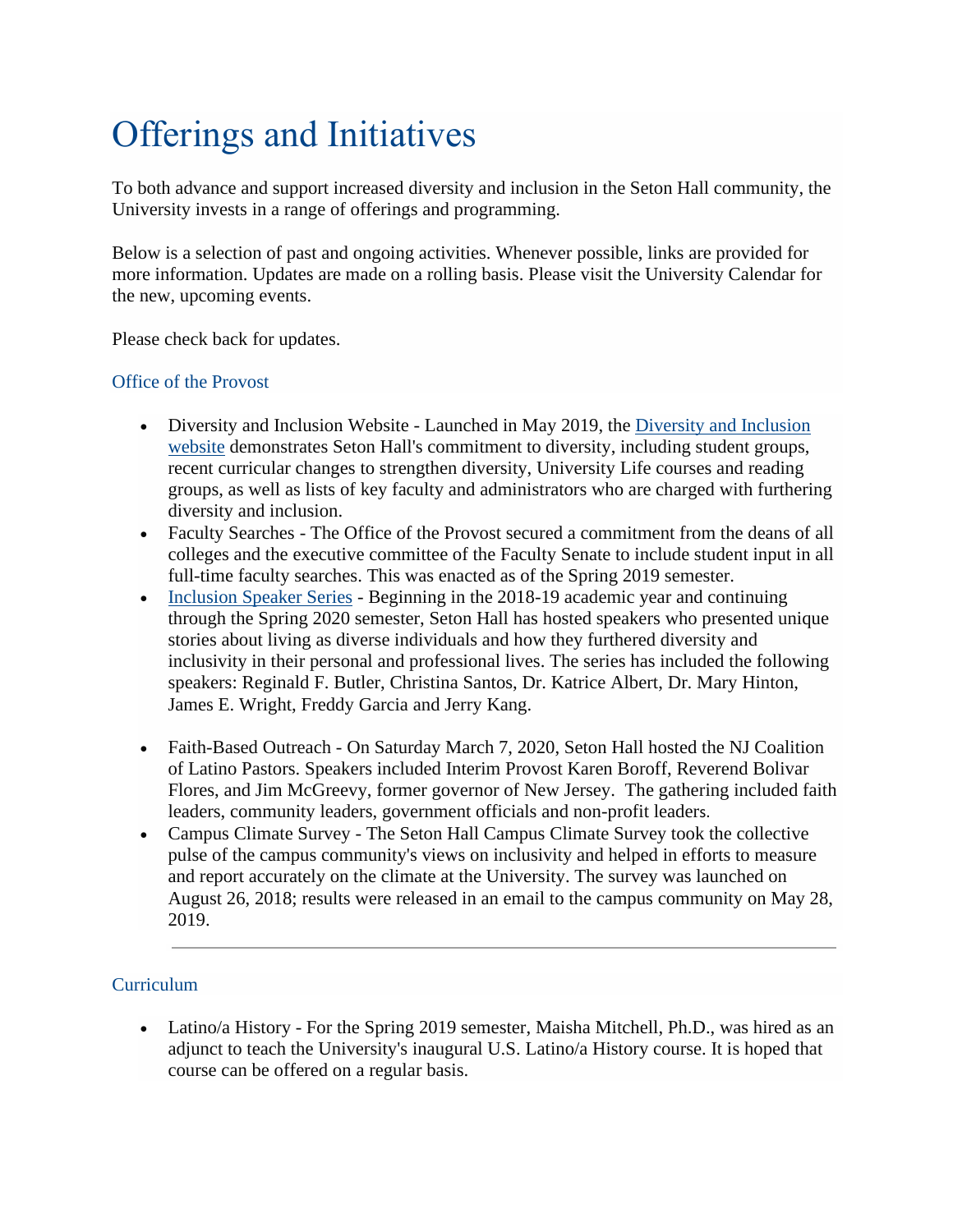- Core Curriculum During the week of January 20, 2020, the University Core honored Dr. Martin Luther King Jr. Rev. Forrest Pritchett led the event, working with Dean Karen Passaro, CEPS. Talks dealt with historical, legal, religious, and political issues regarding systemic racism, as well as how race factors into the areas of health care and education.
- A&S Diversity Requirement A new diversity core component is required of all students in the College of Arts and Sciences. Seven courses were approved for this requirement in Spring 2019, and 31 courses were listed for the Fall 2019 semester. The eight courses offered on the Fall 2020 schedule includes a new course: "Native American History to Removal."

## Student Services

- Faith and Racial Injustice Virtual Event Student organizations, supported by the Division of Student Services, Campus Ministry and the University, are hosting an interfaith event: Faith and Racial Injustice on July 1, 2020.
- Increased Diversity Funding The University created a line item in the FY20 budget for an additional \$20,000 for student-planned activities during Black History, Hispanic-Latino History, Women's History, and Islamic History months and other multi-cultural celebrations.
- Celebrating Our Students Six years ago, the division began "Celebrating Our Students," an initiative that recognizes students for their extraordinary contributions to the University. Currently we are celebrating an international student. We also have recognized a Gen 1 student, pre-major student, a student worker, an EOP student and a transfer student, among others.
- Minority Access In 2015, the division became a member of Minority Access, which highlights the academic and social contributions of underrepresented groups. By establishing successful programs to improve diversity in higher education, Minority Access has built a constituency of more than 250 colleges and universities. Student Services sponsored administrative and student participation in the Minority Access National Role Models Conference in 2015, 2016 and 2017.
- Real Talk on Race On January 30, 2018, more than 600 members of the University community attended this open forum that examined the status of diversity and inclusivity on campus. The event led to a host of new programming for academic year 2018-19.
- Freshman Summer Reading Many of the freshman summer-reading selections have focused on diversity and inclusion and have been supplemented by Student Activities programming, including: *The Other Wes Moore*, *Educated*, *Hidden Figures*, *The Immortal Life of Henrietta Lacks*, etc.
- Inclusion Alliance To involve undergraduate students with our diversity initiatives, the Division of Student Services created the Inclusion Alliance, which trains students to facilitate meaningful discussions with student groups as well as in all University Life classes. Throughout the discussions, students learned and practiced several supporting skills such as active listening, mirroring responses, and conflict resolution. All activities centered on diversity-related content, and called on students to participate based on their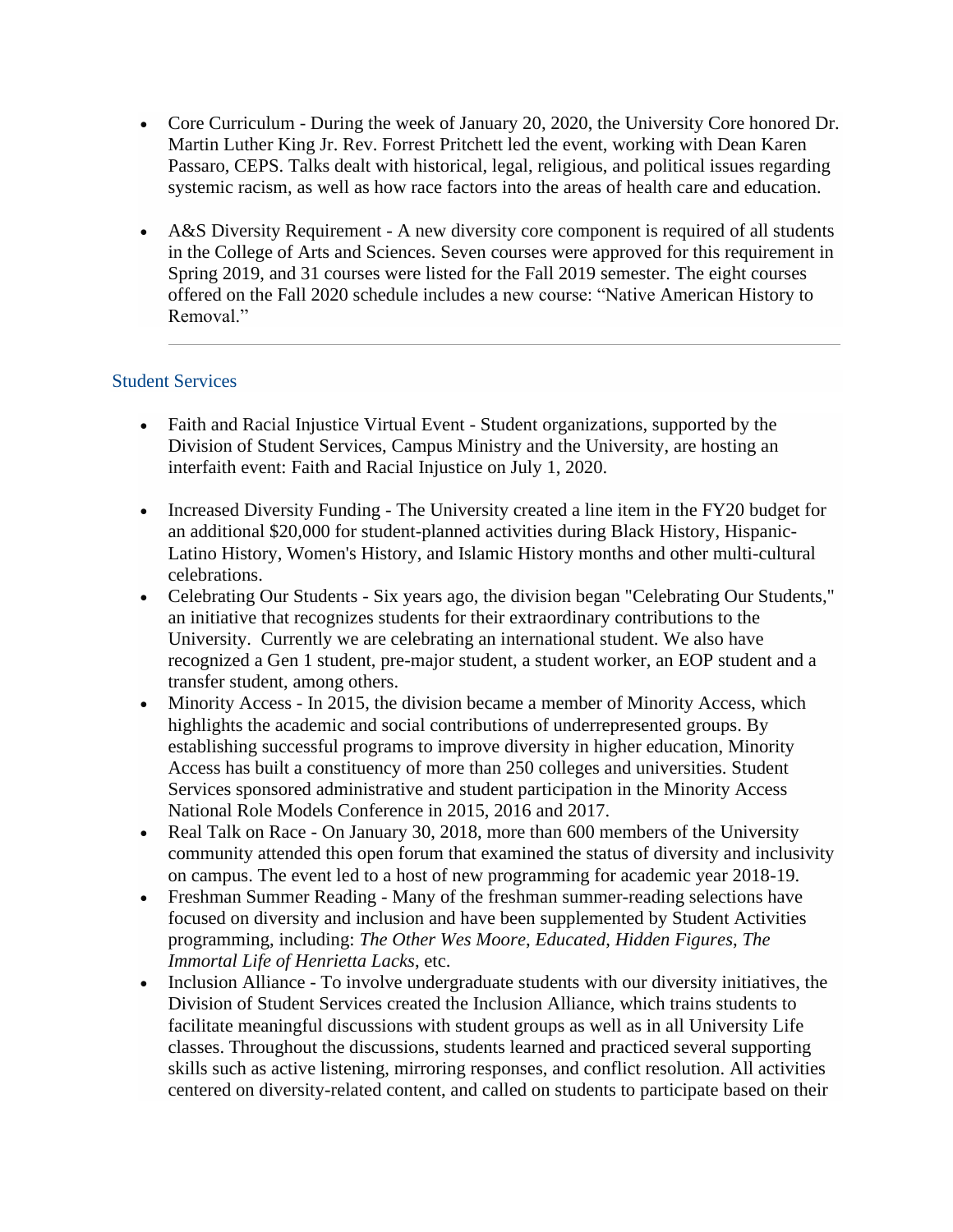personal experiences of discrimination, institutional bias, leadership, and identity development.

- Words Matter Words Matter is a highly engaging and interactive program for students, faculty and staff members in which participants learn about microaggressions — what they are, what their impact is, how to respond to them and how to prevent them.
- Let's Talk This discussion series, which is facilitated by Peer Leaders, tackles the ins and outs of many aspects of life at Seton Hall. Previous topics include first-generation students, microaggressions, mental health and adjusting to college life.

## Faculty and Administration

- The Diversity and Inclusion Seminar The Center for Faculty Development hosted a series of discussions in Spring 2020 including Studying race, diversity, inclusion and the social psychology of knowledge; The data on racial/ethnic disparities; Explaining the disparities; Exercises for creating a safe environment for discussing race; and Managing Hot Moments.
- Africana Studies Director The College of Arts and Sciences has appointed Kelly Harris, Ph.D., as a full-time faculty member in the Department of Political Science and Public Administration and director of the Africana Studies program, effective Fall 2019.
- A&S Diversity Hires Dean Shoemaker has met several times with the Africana Scholars — a group of majors in that area — and has made a commitment to prioritizing hires in interdisciplinary programs, especially Latino/a and Latin American Studies and Africana Studies.
- Chief Equity, Diversity and Compliance Officer The University appointed Lori Brown, J.D., as its Chief Equity, Diversity and Compliance Officer. Prior to this appointment, Brown served as Seton Hall's Director of EEO Compliance, Title IX Coordinator.
- Teaching for Inclusivity Project In fall 2019, faculty members were invited to experiment with a new teaching approach or methodology to adapt to either Gen Z student characteristics or otherwise enhance the faculty member's ability to teach to diverse groups. The course featuring the new approach/method was offered spring 2020 semester. Written reflection on the results and attendance to monthly meetings to discuss progress and share strategies were required.
- Office of EEO and Title IX An outside firm was hired to conduct an audit of the Office of EEO and Title IX Compliance. The auditors visited campus during the first week of April and included students in the evaluation process. A final report was submitted before the end of Spring 2019; the recommendations are being reviewed and implemented. Separately, the University recently updated its established anti-harassment and Title IX training for employees and students.
- EEO/Title IX Relocation To improve visibility and accessibility for students, Seton Hall has relocated the Office of EEO and Title IX Compliance from the lower level of Presidents Hall to the first floor of Bayley Hall.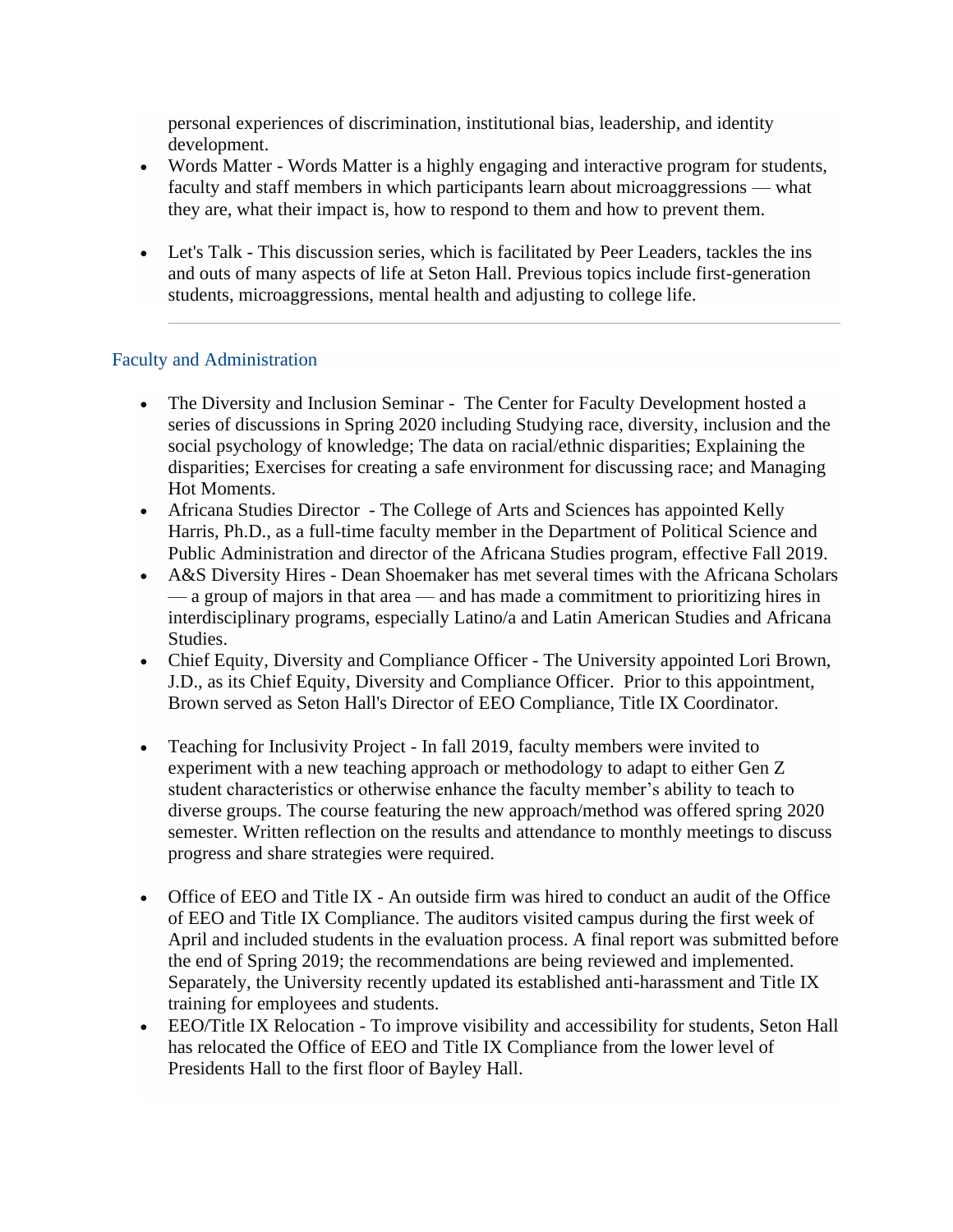- Search Committee Training For the past year and a half, the Office of Human Resources has provided mandatory training in best practices for faculty search committees. This training includes a module on the importance of diversity and inclusion, both as a practical matter and as it pertains to the legal requirements of non-discrimination.
- Newark Collaboration In June 2019, the University began a partnership with the Newark City of Learning Collaborative in an effort to increase the proportion of Newark residents with a degree beyond high school to 25 percent.
- New Faculty Orientation A diversity and inclusion module was added to the daylong orientation for new faculty members in Fall 2019.
- Diversity Reading Group Organized by the Center for Faculty Development, which is open to faculty, staff and administrators and meets two times each semester to discuss books that speak to diversity issues of various kinds. Books discussed to date include *Apostles of Disunion*, *The Fire Next Time* and *Hillbilly Elegy*.
- Faculty Seminar on Challenging Racism and Teaching for Inclusion Organized by the Center for Vocation and Servant Leadership and the Center for Faculty Development, participants have the opportunity for reflection concerning racism so they will become advocates for honest dialogue and agents of transformation at Seton Hall. The seminar also provides participants with support to develop courses or topical materials that focus on matters related to racial justice/equality in their disciplines. Beginning Fall 2018, 12- 15 faculty have taken part each semester in the 14-week seminar.
- HBCU Business Deans Stillman Dean Joyce Strawser joined Interim Provost Karen Boroff in May at the HBCU (Historically Black Colleges and Universities) Business Deans Roundtable in New Orleans. This was followed by a visit to Howard University in June 2019 by Dean Strawser and Nursing Dean Marie Foley to explore collaboration opportunities.
- Diversity Presentation Dean Strawser and members of the Black Men of Standard discussed diversity initiatives in June 2019 with Ja'Ron Smith, Deputy Assistant to the President for Domestic Policy, in Washington D.C.
- Writing Faculty Orientation Two undergraduate education majors from diverse backgrounds spoke to the English department's first-year writing faculty on August 14, 2019 about how they could support diversity and diverse individuals in their classrooms. Also in that orientation, the faculty heard from CommArts professor Angela Kariotis Kotsonia, whose teaching and scholarship is focused on classroom inclusivity and active learning.

# Recurring Events

- Monthly Spanish Mass Campus Ministry and the G. K. Chesterton Institute for Faith and Culture sponsor the Monthly Spanish Mass, which is held the first Wednesday of every month at 12:30 p.m.
- Black History Month Black History Month is observed annually during February. In South Orange, the Black Student Union flag is raised each morning in front of the University Center. Multicultural programming during the month has included a talk by the NCAA Executive Vice President of Inclusion and Human Resources and an hour-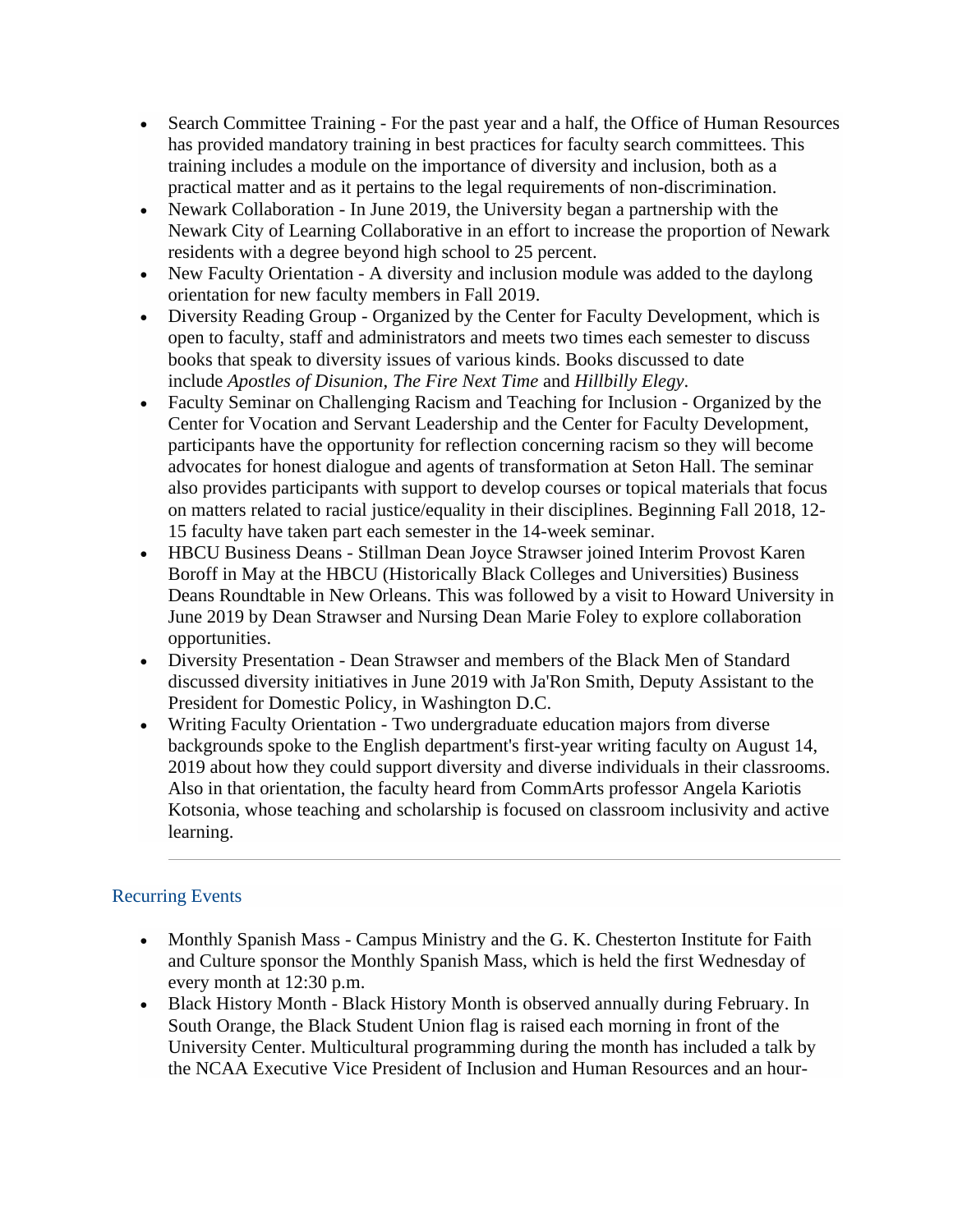long WSOU interview with the Rev. Dr. Forrest Pritchett, a civil rights activist, in addition to myriad student activities.

- International Celebration This is a special time of year when the Seton Hall community highlights the multiculturalism of our campus. Events that are part of this celebration span various academic departments, student organizations and individuals. The celebration began as a one-day event and has expanded to an entire month.
- Conference on Women and Gender This annual daylong conference, which is presented by the Women and Gender Studies program, offers a collection of exciting sessions that reflect the dynamic, productive diversity of perspectives and approaches characterizing discussions about women and gender.
- Japan Week The annual Japan Week program celebrates Japanese culture, cuisine, games, songs, business, and language and coincides with the emergence of the Japanese Cherry Blossoms. It is hosted by the Department of Languages, Literatures and Cultures, which is chaired by Shigeru Osuka, professor of Asian Studies.
- MLK Symposium In January 2020, the University held its second Dr. Martin Luther King Jr. Symposium. Course content focused on Dr. King's contributions toward an analysis of oppression, liberation and peace, with additional content on institutional racism, micro-aggression, rhetoric, privilege and law. The keynote speaker was the newly appointed director of Africana Studies, Dr. Kelly Harris.
- Unanue Gala The Joseph A. Unanue Latino Institute hosted its annual gala on October 24. Those honored include Stacie deArmas, Vice President Strategic Initiatives and Consumer Engagement at Nielsen; Claudia Romo Edelman, Special Adviser at the United Nations and the We Are All Human Foundation; and Jeffrey Martinez, Executive Vice President at PNC.

## Events

#### (An assortment)

- [Citizen Upstander: An Introductory Training to Interrupting](https://www.shu.edu/communication-arts/news/citizen-upstander.cfm) Racism is a participatory workshop for anyone who wishes to expand on their abilities to conspire for a more racially equitable future. Along with that, Freedom Summer is a weekly web series and a safe space where open and honest discussions on racism and its various intersecting biases are examined.
- Covid Ethics Series On May 20, 2020, the series featured ["Discrimination Intensified:](https://www.shu.edu/news/panel-on-discrimination-features-dr-sampson-davis.cfm)  [Equity in the Time of COVID,](https://www.shu.edu/news/panel-on-discrimination-features-dr-sampson-davis.cfm)" sponsored by IHS Bioethics and IHS Student Life. Panelists included Dr. Sampson Davis, E.R physician, best-selling author and media personality, as well as Seton Hall's KC Choi, Department of Religion, and Dr. David Kountz, Associate Dean for Diversity and Equity, School of Medicine. UPenn's Lynette Colaco Martins, lawyer and bioethicist, also joined the panel.
- Inclusvie Teaching Workshop On Nov. 13, 2019 student representatives from the Inclusion Alliance, facilitated an interactive workshop, "What Seton Hall Students Want You to Know About Inclusive Teaching." This was an open session of the Faculty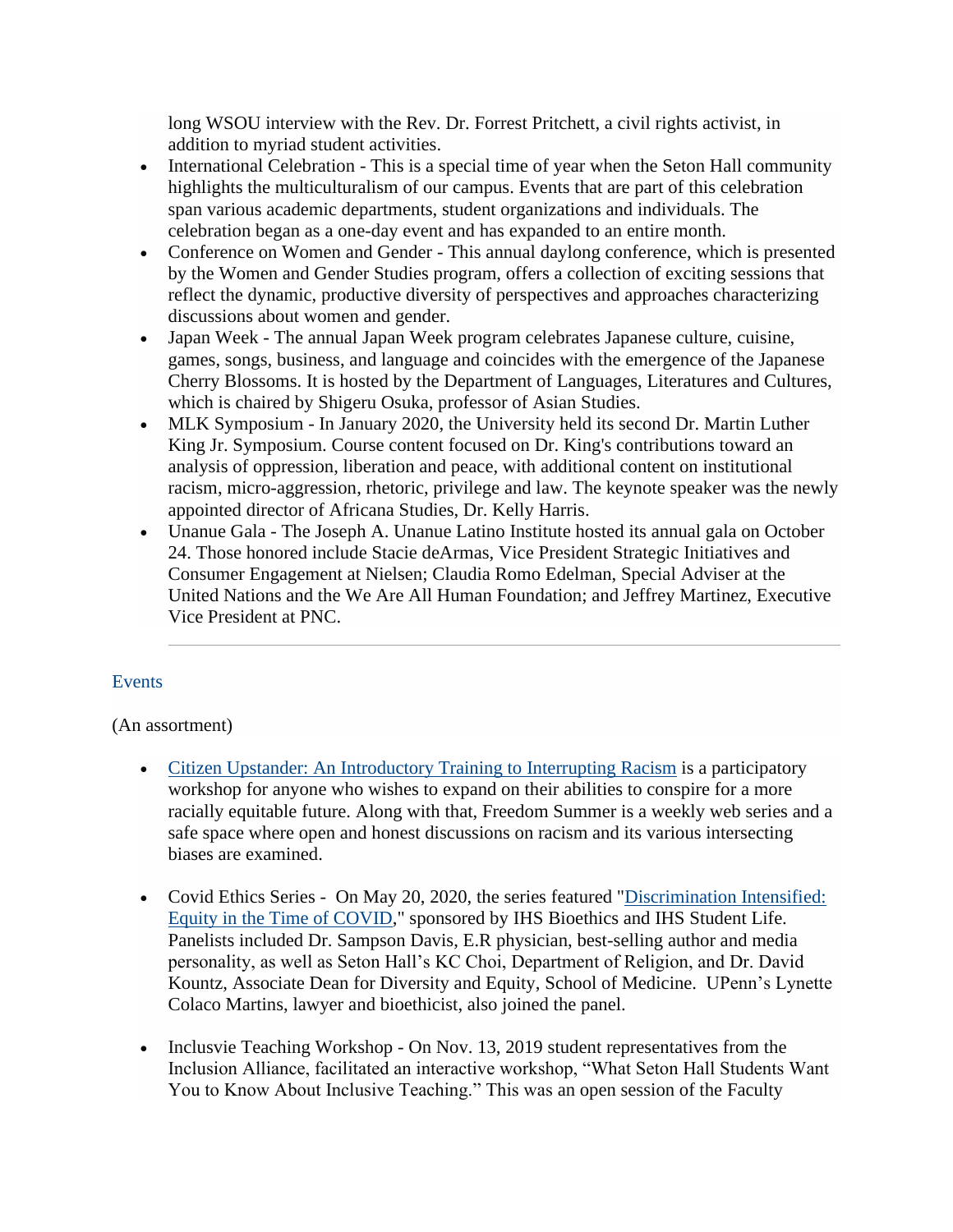Seminar on Challenging Racism and Teaching for Inclusivity and the session closed with a student panel and resources for further developing inclusive teaching practices.

- Dr. Martin Luther King Jr. Day One-Credit Course In January 2019, students and alumni attended a one-credit course taught by Rev. Dr. Pritchett on the history of racism, sexism and classism and their impact on our institutions, socio-cultural processes and the behavior of individuals and social groups. This was the first time such a course was offered by Seton Hall to celebrate Dr. Martin Luther King Jr. Day.
- Mateo Lecture The Joseph A. Unanue Latino Institute and the Department of History and Latin American and Latino/a Studies sponsored a lecture in March on Olivorio Mateo, the famed Dominican folk hero. The lecture was delivered by Adjunct Professor Maisha Mitchell, Ph.D. This was one of many events sponsored by the Unanue Institute throughout the year.
- Revolutionizing Education Speaker Series Christopher Emdin, Ph.D., author of the bestselling "For White Folks Who Teach in the Hood… and the Rest of Y'all Too" discussed strategies and approaches to support urban youth, including adapting teaching to their realities, on April 2 at Seton Hall. His appearance was sponsored by the College of Education and Human Services.
- Freshman Orientation On August 24, Student Services sponsored "12 Steps to Appreciating Diversity" with Mohammed Bilal, a musician, poet and writer who appeared on MTV's "Real World III: San Francisco." This is the second year he has presented during Freshman Orientation.
- 1619 Remembrance The Rev. Dr. Forrest Pritchett organized a moment of reflection and affirmation on August 30, marking the 400th anniversary of the first enslaved Africans arriving in the American colonies.
- Out-of-State/International Student Welcome Student Services hosted an Out-of-State/International Student Welcome on September 5.
- [Forum on Modern](https://www.shu.edu/diplomacy/trafficking-forum.cfm) Slavery On September 27, the School of Diplomacy and International Relations, in collaboration with the Slave Free Community Project, the New Jersey Coalition Against Human Trafficking, and the International Justice Project, hosted a full day of discussions and expert panels focused on combatting modern slavery. Nobel laureate Nadia Murad delivered the keynote address with a focus on "Justice for Survivors: Rebuilding Lives of Sexual Slaves."
- Interfaith Clergy Breakfast The Office of the Provost hosted an Interfaith Clergy Breakfast on October 8 in Bethany Hall.
- Dagher Appearance The College of Arts and Sciences brought writer Sam Dagher to campus on October 8. Dagher, the author of *Assad or We Burn the Country: How One Family's Lust for Power Destroyed Syria*, spoke on the crisis in Syria and the plight of Syrian refugees.
- Huerta Event On October 20, the Joseph A. Unanue Latino Institute hosted "An Afternoon with Dolores Huerta," an exploration of the life, legacy and leadership of one of the most iconic labor rights activists in the world.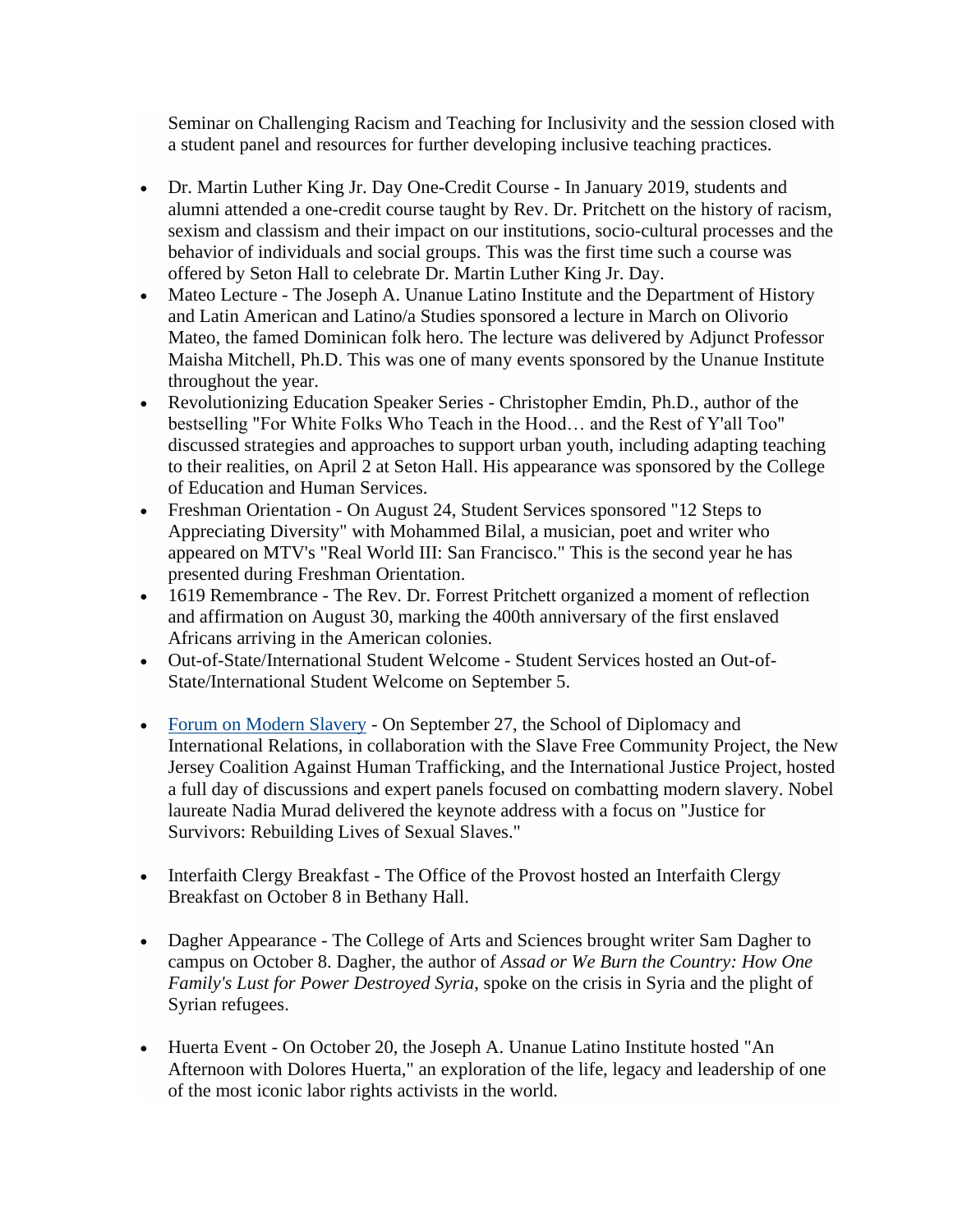Defamation: The Experience - This interactive theater piece was performed on campus on October 22, 2018. It asked the audience to be the jury in defamation cases designed to explore the many "isms" — racism and sexism, for example — while providing a framework for self-reflection on our own biases.

## Centers and Institutes

[Charles and Joan Alberto Italian Studies Institute](https://www.shu.edu/alberto-institute/index.cfm) The Charles and Joan Alberto Italian Studies Institute was established in 2003 to coordinate Seton Hall's many activities relating to Italian American history and culture, to sponsor cultural events, and to promote curriculum development and community outreach.

Programs and Activities

- Italian Studies Program
- Study Abroad in Rome, Italy
- Scholarships
- Visiting Fellowship
- Valente Italian Library

[The Joseph A. Unanue Latino Institute](https://www.shu.edu/latino-institute/index.cfm) The Joseph A. Unanue Latino Institute is dedicated to empowering Latino students. Built on a rich legacy of service to the Seton Hall Latino community, the Joseph A. Latino Institute had its genesis as the Puerto Rican Institute, founded in the early 1970s. Today, with the Institute's support and guidance, students can fulfill their potential as servant leaders through cultural programming designed to build stronger linkages to their heritage but also through education, academic scholarship, mentorship, skill development and critical thinking.

#### Programs

- Scholarships
- Speaker Series
- Éxito Mentoring
- Governor's Fellowship
- Young Minds Creative Writing
- Graduate Assistantship
- Work-Study

[Sister Rose Thering Fund for Education in Jewish-Christian Studies](https://www.shu.edu/sister-rose/index.cfm) Fostering understanding through education and inter-religious cooperation since 1993, the Sister Rose Thering Fund began as a supporting wing of the Department of Religion at Seton Hall. Its mission is to advance Sister Rose's legacy by fostering understanding and cooperation among Jews, Christians and people of other religious traditions through advocacy and education.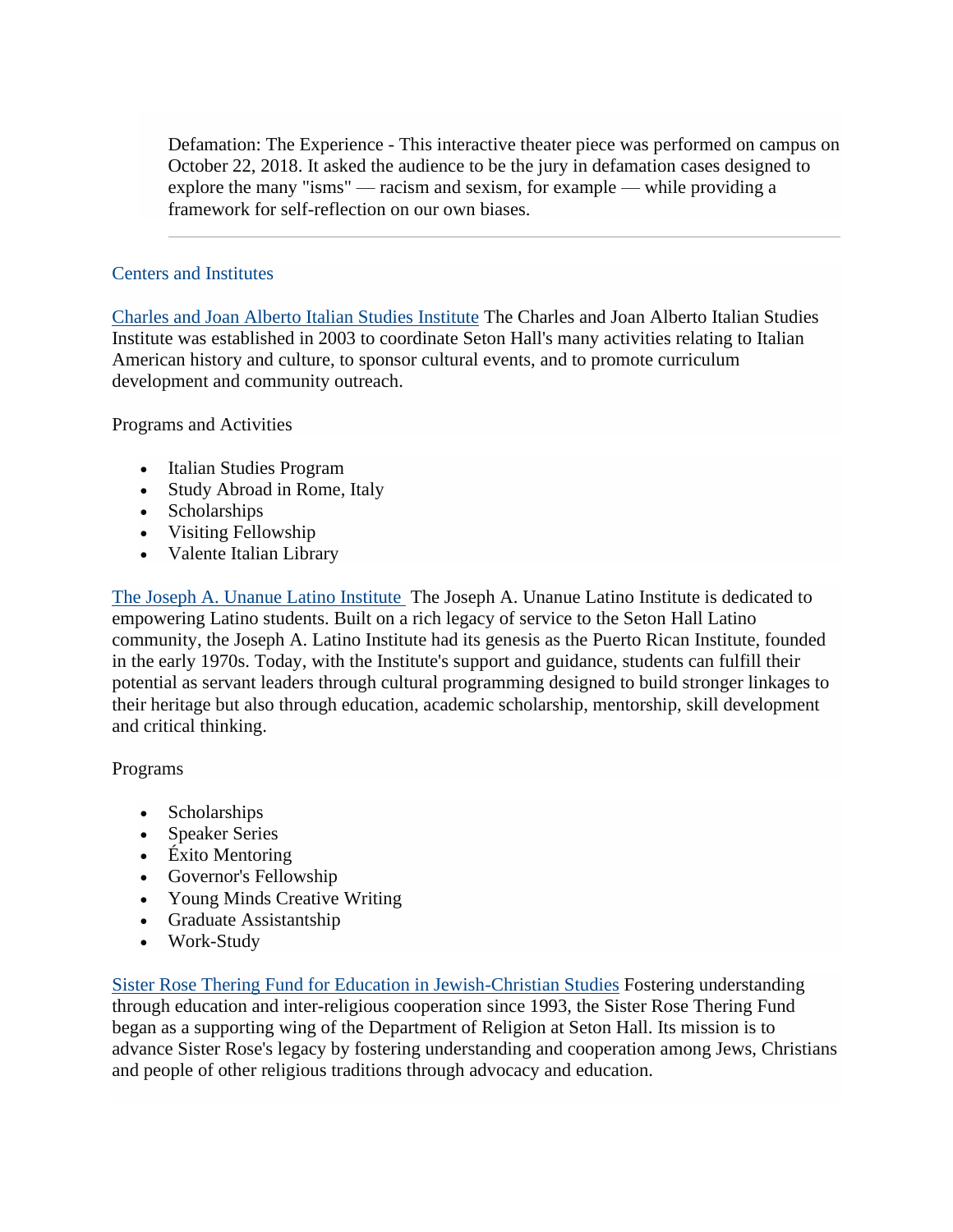#### Academic Programs and Activities

• The Sister Rose Thering Fund supports students studying in the graduate program of Jewish-Christian Studies in the Department of Religion in the College of Arts and Sciences, which offers a comprehensive curriculum leading to the Master of Arts (M.A.) in Jewish-Christian Studies, as well as a Certificate in Jewish-Christian Studies.

[Academy for Urban School Transformation](https://www.shu.edu/urban-school-transformation/index.cfm) The College of Education and Human Services has a longstanding commitment to leadership and to serving urban schools. This tradition led to the creation of the Academy for Urban School Transformation. Under the leadership of Dr. Charles P. Mitchel, Associate Professor, the Academy seeks to share the expertise and diverse experiences of its dedicated faculty to serve the urban school community.

## Major Foci

- Leadership: Increase the number of highly qualified education leaders
- Curriculum: Help schools deliver quality curriculum through research-based strategies such as curriculum mapping
- Supervision, Assessment, Evaluation: Ensure that schools utilize instruments linked to curriculum goals to track progress.
- Teacher Training: Provide continuing education and mentoring to urban school teachers
- School, Family and Community Support: Based on nationally researched strategies
- Education Capacity Building: Restructuring failed urban schools through a unique partnership of shared governance

## Student Organizations

• Multicultural Advisory Committee This student organization is dedicated to cultivating an inclusive, multicultural community that promotes the importance of shared vision, social connection and collaborative efforts. Through leadership development, special events and community building initiatives, the committee aims to serve and support culturally based organizations and programs.

#### Academics and Honors

- Association of Latino Professionals in Finance and Accounting (ALPFA) ALPFA focuses on Latino students who are interested in the fields of finance and/or accounting.
- China and U.S. Relations Study Association (CURSA) CURSA seeks to spread the influence of Chinese culture among U.S. students and introduce Chinese students to local events.
- Council of Africana Scholars The student run organization focuses on Africana Studies through academic conferences and programming and works with faculty to ensure students fulfill their degree requirements.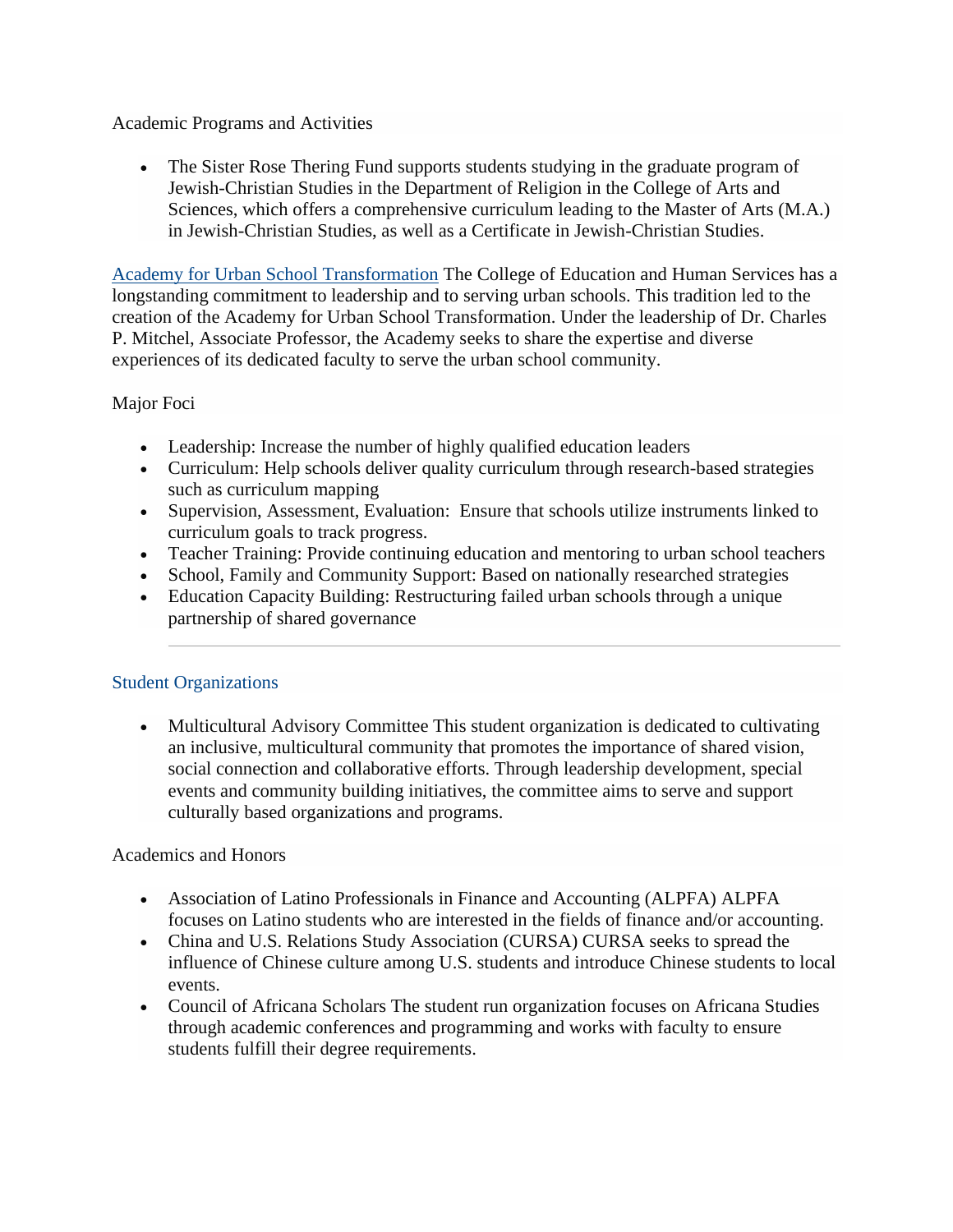- Minority Association of Pre-Health Students (MAPS) MAPS hosts social and professional events as well as connects students with fellow students and healthcare professionals who can advise and mentor.
- The Dr. Martin Luther King Jr. Scholarship Association (MLKSA) MLKSA strives to follow in the footsteps of its namesake by promoting servant leadership and community service as well as by hosting educational and cultural events.
- Women of Diplomacy Leadership Program The program enriches, engages and supports the female community of the School of Diplomacy by hosting panels, discussions, club meetings and other programs.

## Cultural and Religious

- Adelante Founded in 1972, Adelante is committed to empowering the Latino community at Seton Hall and promotes Latino awareness through programming, community service and more.
- African Student Association (ASA) Since 2008, ASA has been educating the University community about Africa and African Heritage through music, dance, literature and food as well as via fundraising events for NGOs.
- American Sign Language/Deaf Culture Club This club provides programs and workshops on topics surrounding Deaf Culture and American Sign Language.
- Asian Cultural Association The association is for students who share an interest in the culture and background of Asia.
- Black Caucus Comprised of 14 African cultural organizations on campus, the Black Caucus received a permanent administrative structure and support under Student Life in 2018-19.
- Black Men of Standard Members of the group specifically address the quality and way of life in which the black male conducts and views himself among his peers and figures of authority.
- Black Student Union (BSU) Founded in 1967, BSU provides a foundation of unity among the Black students of Seton Hall through empowerment, education and cultural enlightenment.
- Filipino League Association of Seton Hall (FLASH) Established in 1990, FLASH educates the University community (and many in the tri-state area) about Filipino culture and community through retreats, cultural workshops and dance.
- German Club The German Club highlights German culture through a series of events and club meetings throughout the academic year.
- Haitian Organization Promoting Education (HOPE) The goal of the organization is to break the misconceived stereotypes of Haitians through workshops, events and an annual ball.
- Hillel Student Organization Hillel unifies and builds a strong foundational community for Jewish students on campus.
- Hellenic Student Organization Through educational and social gatherings, this club explores the Greek and Greek-American culture and their rich history.
- Italian Student Union (ISU) ISU offers programming that preserves and promotes Italian culture, language and traditions.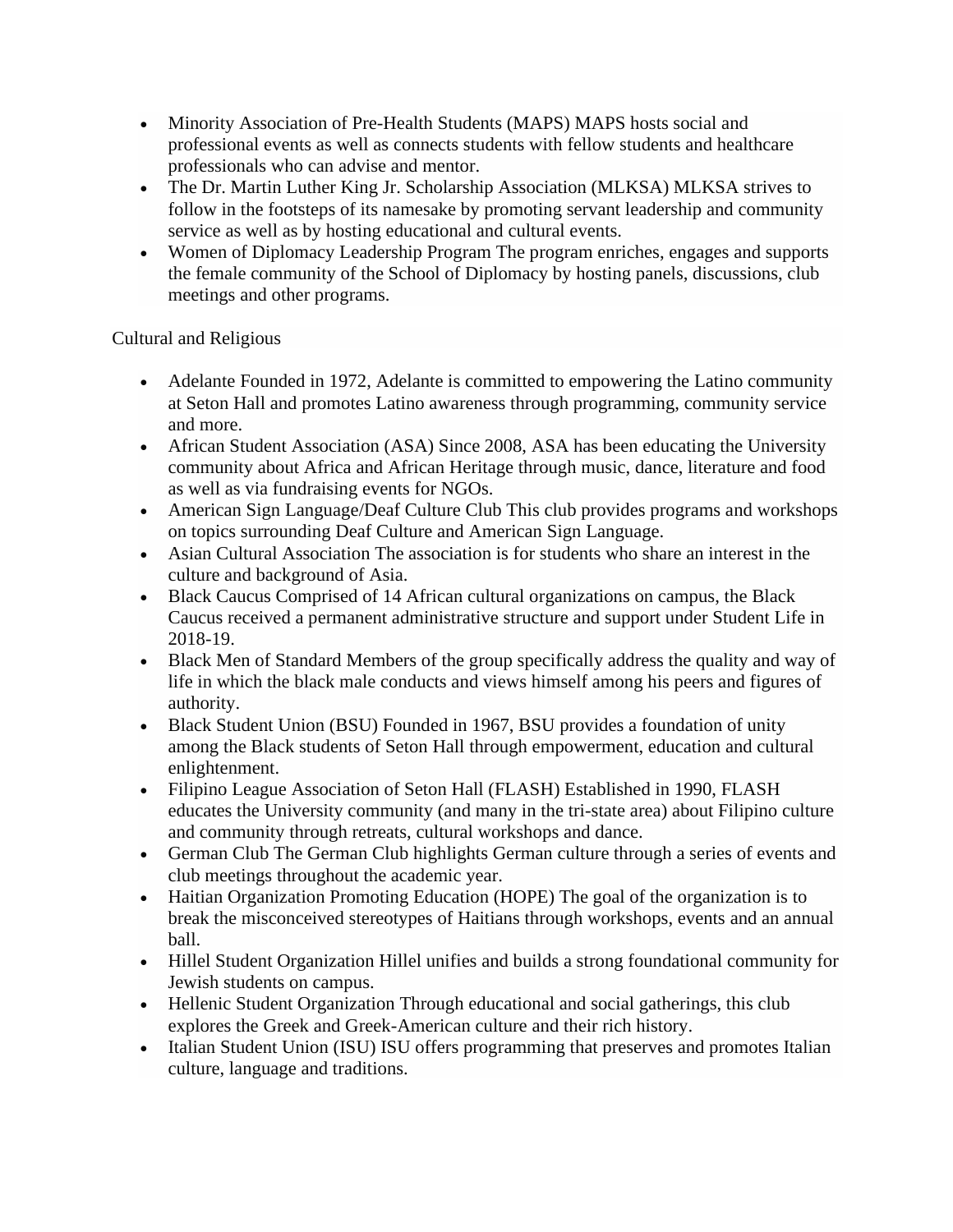- Korean Language Culture Club The club promotes Korean language, food, and history across Seton Hall's campus.
- Middle East North African Student Organization (MENAC) MENAC provides insight into Middle Eastern and North African cultures via events, fundraisers with NGOs, creative workshops, movies and lectures.
- Muslim Students Association (MSA) MSA seeks to raise consciousness and foster intelligent dialogue and understanding about Islamic culture.
- National Council of Negro Women (NCNW) NCNW's Imani Chapter offers minority women on campus a place for community, fellowship and discussion.
- Pirates of Irish Persuasion and Extraction (PIPE) PIPE is for all students interested in the Irish/Irish-American experience via participation in social, educational and charitable activities.
- Portuguese Language/Culture Club The club promotes the history, cuisine, and customs of Portugal and other Portuguese-speaking nations.
- PRIDE (Protecting and Respecting Individuality, Diversity and Equality) Formerly known as Allies, PRIDE creates a safe and inviting environment for members of the LGBTQ+ community and educates others about the LGBTQ+ community.
- Seton Hall Orthodox Fellowship The fellowship seeks to build community among Christian students. Open to all, particularly those of orthodox faith.
- Slavic Club Founded in 1990, the club promotes Slavic cultures through music, art, events, lectures and trips. It also attracts students to the University's Russian and East European Studies program.
- Soldiers for Christ Soldiers for Christ is a ministry that uses the art form of step and community service to spread the Word of God.
- South Asian Students Association The organization focuses on promoting the South Asian culture through various events throughout the year.
- West Indian Student Organization (WISO) WISO supports students of West Indian decent and strives to promote awareness of West Indian culture through programs and events on campus.

# Social

- Active Minds Active Minds works to remove the stigma surrounding mental health issues and increases awareness of available resources.
- Educational Opportunity Program Student Organization (EOPSO) EOPSO serves the University's EOP community through public service, informational programs and other school-related events.
- First Generation Student Organization The organization creates a support system of peers, faculty and administration for first-generation students — directing students to academic, social and financial resources.
- International Student Association The association encourages and enhances interaction among international students, assists with their adjustment and helps resolve issues.
- SHU Women in Business Serving as a support system, the club focuses on mentorship and professional development via panel discussions, networking events, workshops and a bootcamp.